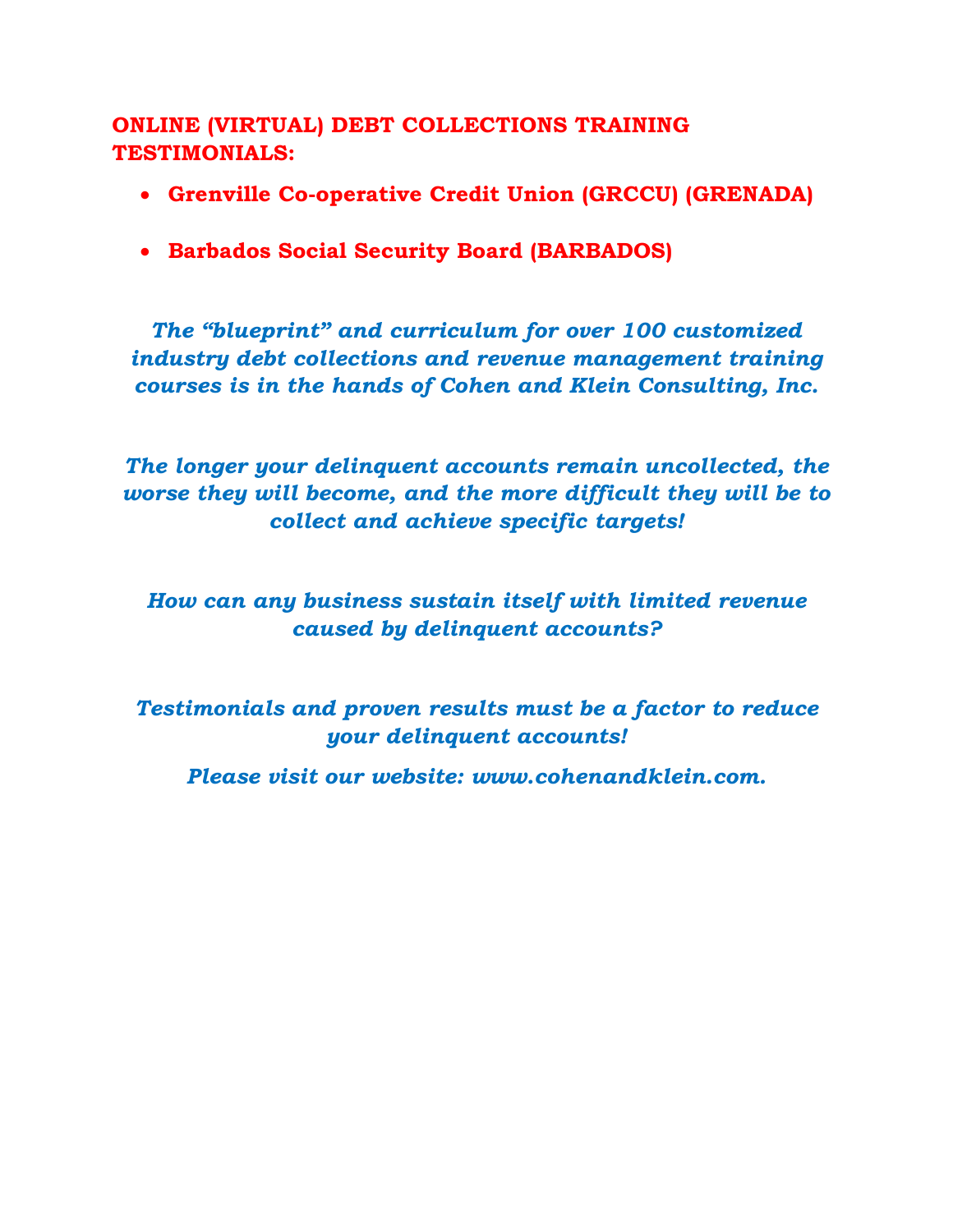## **Grenville Co-operative Credit Union (GRCCU), Grenada**

#### **CK 6488 Mortgage Loans, Real Estate Leasing, Debt Collections & Revenue Management Procedures for New and Experienced Employees**

The most valuable part of this training program -- CK 6488 Mortgage Loans, Real Estate Leasing, Debt Collections & Revenue Management Procedures was skip-tracing techniques and procedures to reduce skip accounts, as well as the proper documentation to use when filing mortgage collateral and securities documents. I would not change anything about this training program as it exceeded my expectations

The training instructor was excellent, and the knowledge that I gained will be applied to the policies and procedures on which I am currently working to achieve the goals of the organization!

### **Khadine Francis-Baki, Filing & Securities Officer, Grenville Co-operative Credit Union (GRCCU), Grenada**

This CK 6488 Mortgage Loans, Real Estate Leasing, Debt Collections & Revenue Management Procedures training program was very informative and enlightening. For me, the topics covered in customer service, the various types of debt collections communication letters that are used, and in particular, recovery methods and procedures were key!

As a recoveries officer, the training procedures manual, and the training instructions received were useful, as well as relevant information that I can use as a blueprint guide. In general, the information will be effective in minimizing all categories of delinquent accounts.

The training I received was very detailed, and I loved the facilitator's teaching methods. He made it very hard not to remain attentive.

### **Jamie J. Julien, Recoveries Officer, Grenville Co-operative Credit Union (GRCCU), Grenada**

This training program has given me a clearer understanding of the debt collections process and procedures. It will serve to help me build my confidence when I interact with delinquent clients. Now that I am aware of the finer techniques in the debt collections process and procedures, this will enable me to maximize the skills I learnt. For example using the tools, such as the 70/30 negotiation and communication techniques rules, in obtaining or making full or partial payments from my clients whenever necessary.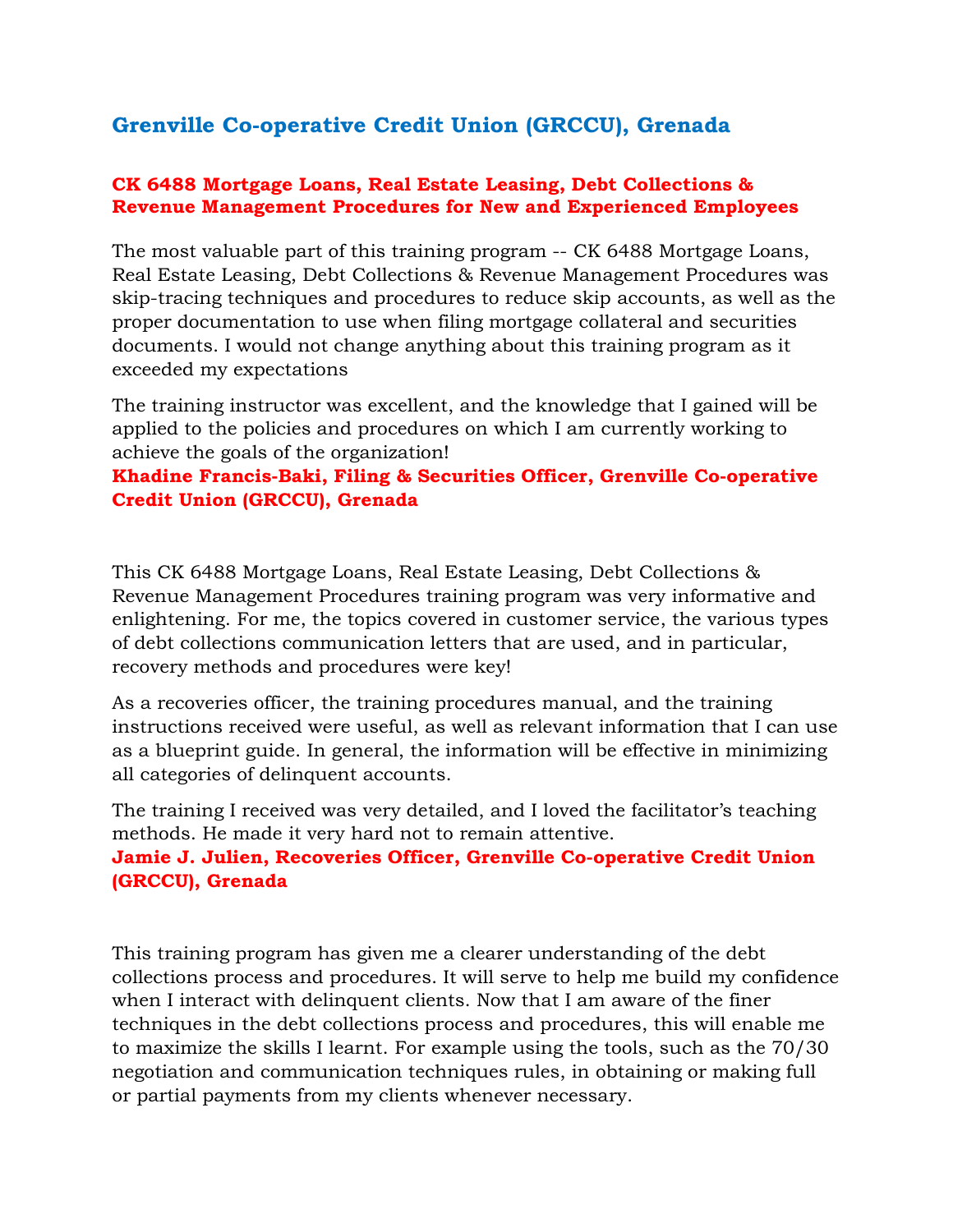The strategic steps of the collections calls, in particular, the pre-call panning, was new to me. I plan to focus on familiarizing myself with each individual account, and practice the art of using better strategic listening skills to recognize both verbal and non-verbal communication cues to achieve specific targets.

This course covered a lot of topics which I did not expect! The training instructor was very engaging, so much so, that I would not mind attending future training with him because he is knowledgeable about debt collections and revenue management strategies to improve debt collections and delinquency challenges.

**Alesha Roberts, Credit Officer, Grenville Co-operative Credit Union (GRCCU), Grenada**

# **Barbados Social Security Board (BARBADOS)**

### **CK 7040 Social Security Schemes (Boards) Debt Collections and Revenue Management Online (Virtual) Training Program**

In my opinion, all aspects of this debt collections and revenue management training program have enabled me to see how important it is to collect outstanding debts that will help the bottom line in any business.

It is very important that every organization include outstanding customer service procedures policies to enhance or facilitate debt recovery. I learnt that customers would associate being treated respectfully with their interactions and will be more likely to come back and transact business with you again.

This program was comprehensive, practical, and innovative, and will improve my efficiency and increase my productivity. I also have a better understanding of my role, goals, and targets to improve my work performance.

I enjoyed being a participant in this training course and would attend other training programs conducted by this training instructor, who is very professional and knowledgeable about the topic of debt collections and revenue management!